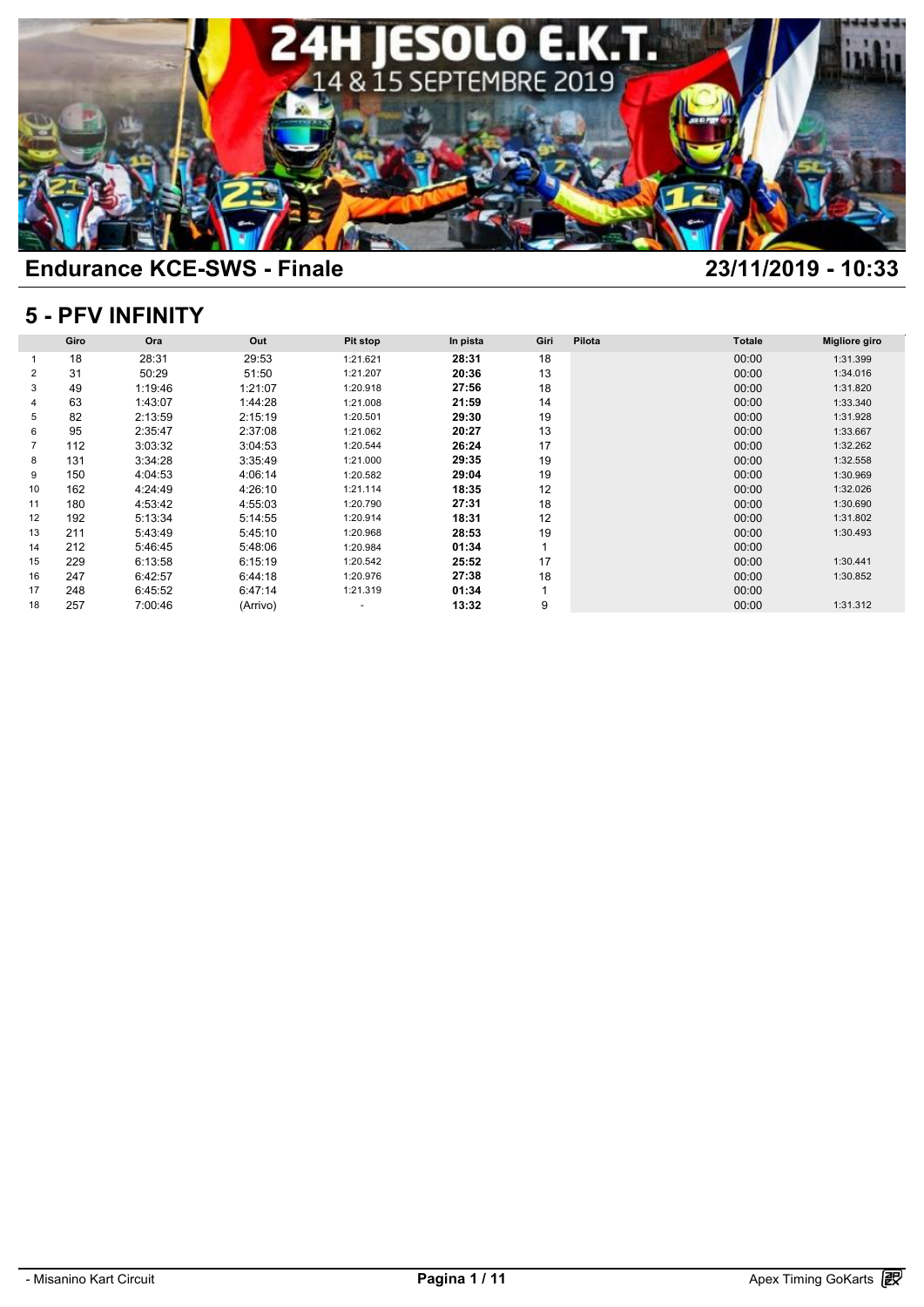

### **10 - SUNLIFE**

|                | 10 - SUNLIFE |         |          |                          |          |      |        |               |                      |  |  |  |  |
|----------------|--------------|---------|----------|--------------------------|----------|------|--------|---------------|----------------------|--|--|--|--|
|                | Giro         | Ora     | Out      | Pit stop                 | In pista | Giri | Pilota | <b>Totale</b> | <b>Migliore giro</b> |  |  |  |  |
|                | 16           | 25:38   | 26:59    | 1:20.469                 | 25:38    | 16   |        | 00:00         | 1:31.151             |  |  |  |  |
| 2              | 34           | 55:14   | 56:35    | 1:20.612                 | 28:15    | 18   |        | 00:00         | 1:32.731             |  |  |  |  |
| 3              | 48           | 1:18:43 | 1:20:05  | 1:21.407                 | 22:07    | 14   |        | 00:00         | 1:33.712             |  |  |  |  |
| 4              | 66           | 1:48:00 | 1:49:20  | 1:20.599                 | 27:55    | 18   |        | 00:00         | 1:31.559             |  |  |  |  |
| 5              | 81           | 2:12:51 | 2:14:12  | 1:20.690                 | 23:30    | 15   |        | 00:00         | 1:32.668             |  |  |  |  |
| 6              | 96           | 2:38:00 | 2:39:21  | 1:20.765                 | 23:48    | 15   |        | 00:00         | 1:33.678             |  |  |  |  |
| $\overline{7}$ | 113          | 3:05:52 | 3:07:13  | 1:20.661                 | 26:31    | 17   |        | 00:00         | 1:32.205             |  |  |  |  |
| 8              | 131          | 3:35:22 | 3:36:42  | 1:20.057                 | 28:09    | 18   |        | 00:00         | 1:32.202             |  |  |  |  |
| 9              | 143          | 3:55:36 | 3:56:57  | 1:20.411                 | 18:54    | 12   |        | 00:00         | 1:33.547             |  |  |  |  |
| 10             | 160          | 4:23:09 | 4:24:30  | 1:20.838                 | 26:12    | 17   |        | 00:00         | 1:30.701             |  |  |  |  |
| 11             | 179          | 4:53:29 | 4:54:50  | 1:20.814                 | 28:59    | 19   |        | 00:00         | 1:30.282             |  |  |  |  |
| 12             | 183          | 5:01:09 | 5:02:30  | 1:20.644                 | 06:19    | 4    |        | 00:00         | 1:33.644             |  |  |  |  |
| 13             | 202          | 5:31:27 | 5:32:49  | 1:21.118                 | 28:57    | 19   |        | 00:00         | 1:30.336             |  |  |  |  |
| 14             | 217          | 5:55:59 | 5:57:20  | 1:20.753                 | 23:10    | 15   |        | 00:00         | 1:31.277             |  |  |  |  |
| 15             | 229          | 6:15:58 | 6:17:19  | 1:20.761                 | 18:38    | 12   |        | 00:00         | 1:31.522             |  |  |  |  |
| 16             | 242          | 6:37:06 | 6:38:27  | 1:20.825                 | 19:47    | 13   |        | 00:00         | 1:29.881             |  |  |  |  |
| 17             | 251          | 6:52:08 | 6:53:29  | 1:20.621                 | 13:41    | 9    |        | 00:00         | 1:30.388             |  |  |  |  |
| 18             | 256          | 7:00:54 | (Arrivo) | $\overline{\phantom{a}}$ | 07:25    | 5    |        | 00:00         | 1:30.468             |  |  |  |  |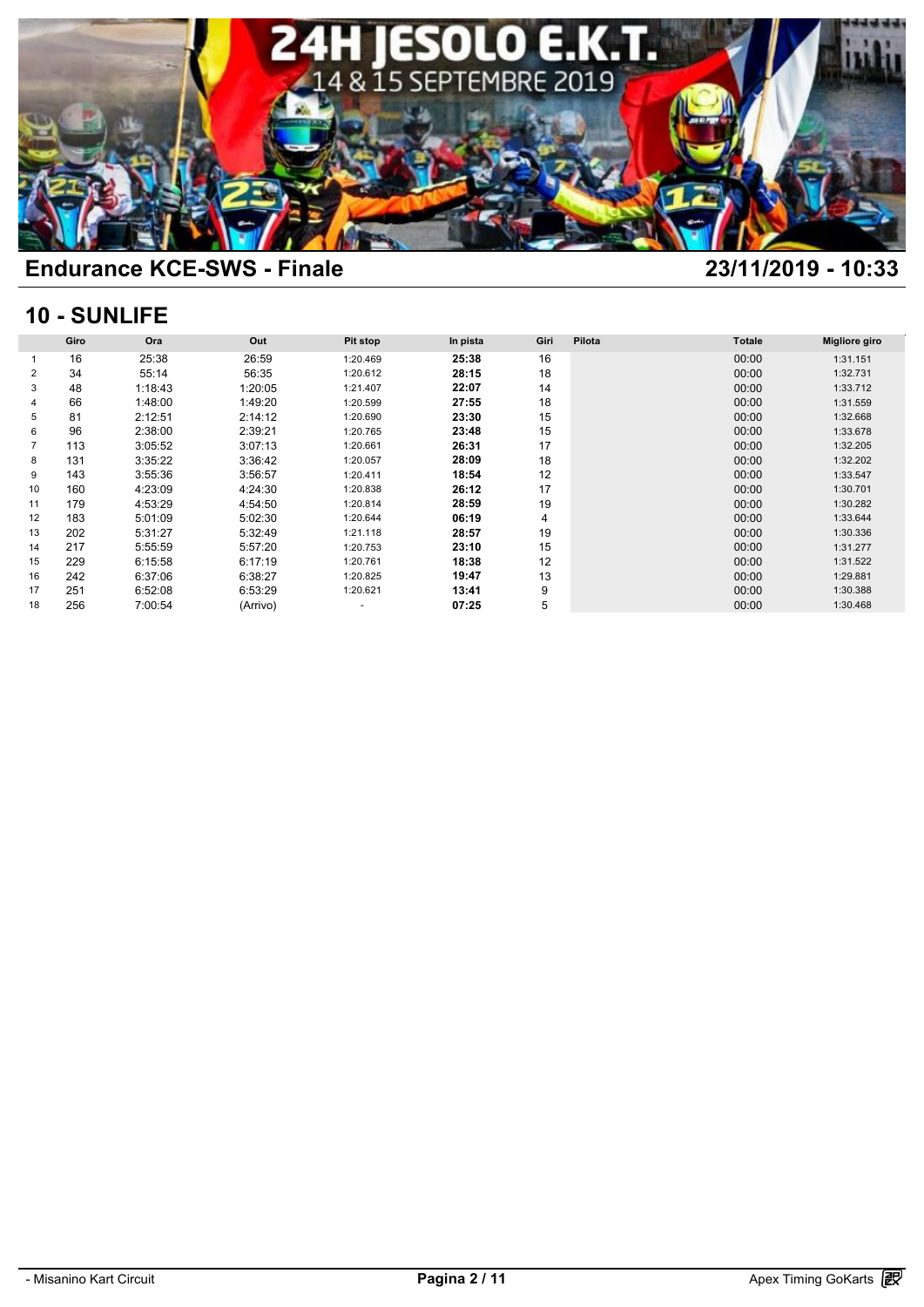

## **2 - PFV**

| $2 - P F V$ |      |         |          |                          |          |      |        |               |                      |  |  |
|-------------|------|---------|----------|--------------------------|----------|------|--------|---------------|----------------------|--|--|
|             | Giro | Ora     | Out      | Pit stop                 | In pista | Giri | Pilota | <b>Totale</b> | <b>Migliore giro</b> |  |  |
|             | 18   | 28:36   | 30:00    | 1:24.306                 | 28:36    | 18   |        | 00:00         | 1:31.263             |  |  |
| 2           | 36   | 57:57   | 59:19    | 1:21.788                 | 27:57    | 18   |        | 00:00         | 1:32.565             |  |  |
| 3           | 49   | 1:19:42 | 1:21:04  | 1:21.120                 | 20:23    | 13   |        | 00:00         | 1:33.080             |  |  |
| 4           | 63   | 1:43:01 | 1:44:22  | 1:21.554                 | 21:57    | 14   |        | 00:00         | 1:33.298             |  |  |
| 5           | 71   | 1:57:08 | 1:58:29  | 1:20.874                 | 12:45    | 8    |        | 00:00         | 1:34.096             |  |  |
| 6           | 90   | 2:28:09 | 2:29:30  | 1:21.001                 | 29:40    | 19   |        | 00:00         | 1:32.577             |  |  |
| 7           | 108  | 2:57:50 | 2:59:10  | 1:20.875                 | 28:19    | 18   |        | 00:00         | 1:33.486             |  |  |
| 8           | 120  | 3:17:54 | 3:19:15  | 1:21.189                 | 18:43    | 12   |        | 00:00         | 1:31.985             |  |  |
| 9           | 135  | 3:42:53 | 3:44:14  | 1:21.070                 | 23:37    | 15   |        | 00:00         | 1:33.912             |  |  |
| 10          | 154  | 4:13:29 | 4:14:51  | 1:21.511                 | 29:14    | 19   |        | 00:00         | 1:30.874             |  |  |
| 11          | 170  | 4:39:32 | 4:40:53  | 1:20.850                 | 24:41    | 16   |        | 00:00         | 1:31.354             |  |  |
| 12          | 185  | 5:03:27 | 5:04:49  | 1:21.528                 | 22:34    | 15   |        | 00:00         | 1:29.338             |  |  |
| 13          | 191  | 5:14:06 | 5:15:27  | 1:21.080                 | 09:17    | 6    |        | 00:00         | 1:31.485             |  |  |
| 14          | 210  | 5:44:13 | 5:45:34  | 1:21.480                 | 28:45    | 19   |        | 00:00         | 1:30.025             |  |  |
| 15          | 211  | 5:47:09 | 5:48:30  | 1:20.974                 | 01:34    |      |        | 00:00         |                      |  |  |
| 16          | 230  | 6:17:17 | 6:18:39  | 1:21.567                 | 28:47    | 19   |        | 00:00         | 1:29.898             |  |  |
| 17          | 246  | 6:43:14 | 6:44:35  | 1:20.980                 | 24:35    | 16   |        | 00:00         | 1:30.836             |  |  |
| 18          | 257  | 7:00:57 | (Arrivo) | $\overline{\phantom{a}}$ | 16:21    | 11   |        | 00:00         | 1:29.303             |  |  |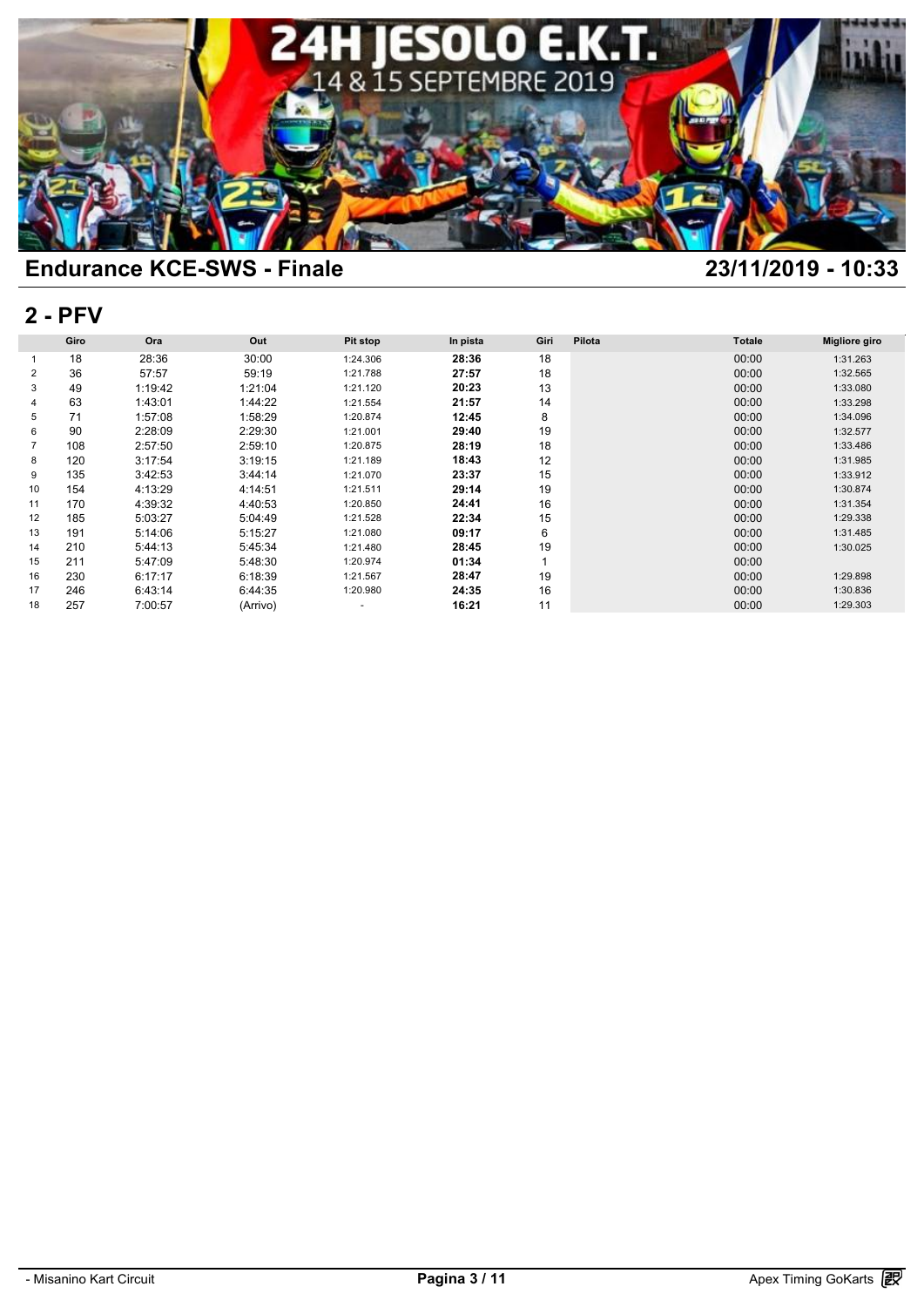

# **16 - NAC TEAM**

| <b>16 - NAC TEAM</b> |      |         |          |                          |          |      |        |               |                      |  |  |
|----------------------|------|---------|----------|--------------------------|----------|------|--------|---------------|----------------------|--|--|
|                      | Giro | Ora     | Out      | Pit stop                 | In pista | Giri | Pilota | <b>Totale</b> | <b>Migliore giro</b> |  |  |
|                      | 18   | 29:01   | 30:23    | 1:21.562                 | 29:01    | 18   |        | 00:00         | 1:32.467             |  |  |
| 2                    | 36   | 58:22   | 59:43    | 1:21.210                 | 27:59    | 18   |        | 00:00         | 1:32.182             |  |  |
| 3                    | 47   | 1:17:03 | 1:18:24  | 1:21.122                 | 17:20    | 11   |        | 00:00         | 1:33.363             |  |  |
| 4                    | 65   | 1:46:34 | 1:47:55  | 1:21.303                 | 28:09    | 18   |        | 00:00         | 1:32.718             |  |  |
| 5                    | 78   | 2:08:41 | 2:10:02  | 1:21.169                 | 20:46    | 13   |        | 00:00         | 1:34.785             |  |  |
| 6                    | 83   | 2:18:06 | 2:19:27  | 1:21.591                 | 08:03    | 5    |        | 00:00         | 1:35.778             |  |  |
| $\overline{7}$       | 101  | 2:48:02 | 2:49:23  | 1:21.381                 | 28:34    | 18   |        | 00:00         | 1:34.295             |  |  |
| 8                    | 119  | 3:17:33 | 3:18:54  | 1:21.317                 | 28:09    | 18   |        | 00:00         | 1:33.205             |  |  |
| 9                    | 128  | 3:33:29 | 3:34:50  | 1:21.375                 | 14:34    | 9    |        | 00:00         | 1:35.845             |  |  |
| 10                   | 147  | 4:04:16 | 4:05:38  | 1:21.319                 | 29:26    | 19   |        | 00:00         | 1:31.916             |  |  |
| 11                   | 166  | 4:35:10 | 4:36:32  | 1:21.502                 | 29:32    | 19   |        | 00:00         | 1:31.784             |  |  |
| 12                   | 177  | 4:53:20 | 4:54:42  | 1:21.633                 | 16:48    | 11   |        | 00:00         | 1:30.052             |  |  |
| 13                   | 196  | 5:23:43 | 5:25:04  | 1:21.313                 | 29:00    | 19   |        | 00:00         | 1:30.715             |  |  |
| 14                   | 215  | 5:54:21 | 5:55:43  | 1:21.427                 | 29:17    | 19   |        | 00:00         | 1:31.147             |  |  |
| 15                   | 224  | 6:09:55 | 6:11:26  | 1:31.195                 | 14:11    | 9    |        | 00:00         | 1:33.622             |  |  |
| 16                   | 240  | 6:36:15 | 6:37:37  | 1:21.924                 | 24:49    | 16   |        | 00:00         | 1:31.866             |  |  |
| 17                   | 250  | 6:52:44 | 6:54:06  | 1:21.350                 | 15:07    | 10   |        | 00:00         | 1:29.899             |  |  |
| 18                   | 255  | 7:01:28 | (Arrivo) | $\overline{\phantom{a}}$ | 07:21    | 5    |        | 00:00         | 1:30.395             |  |  |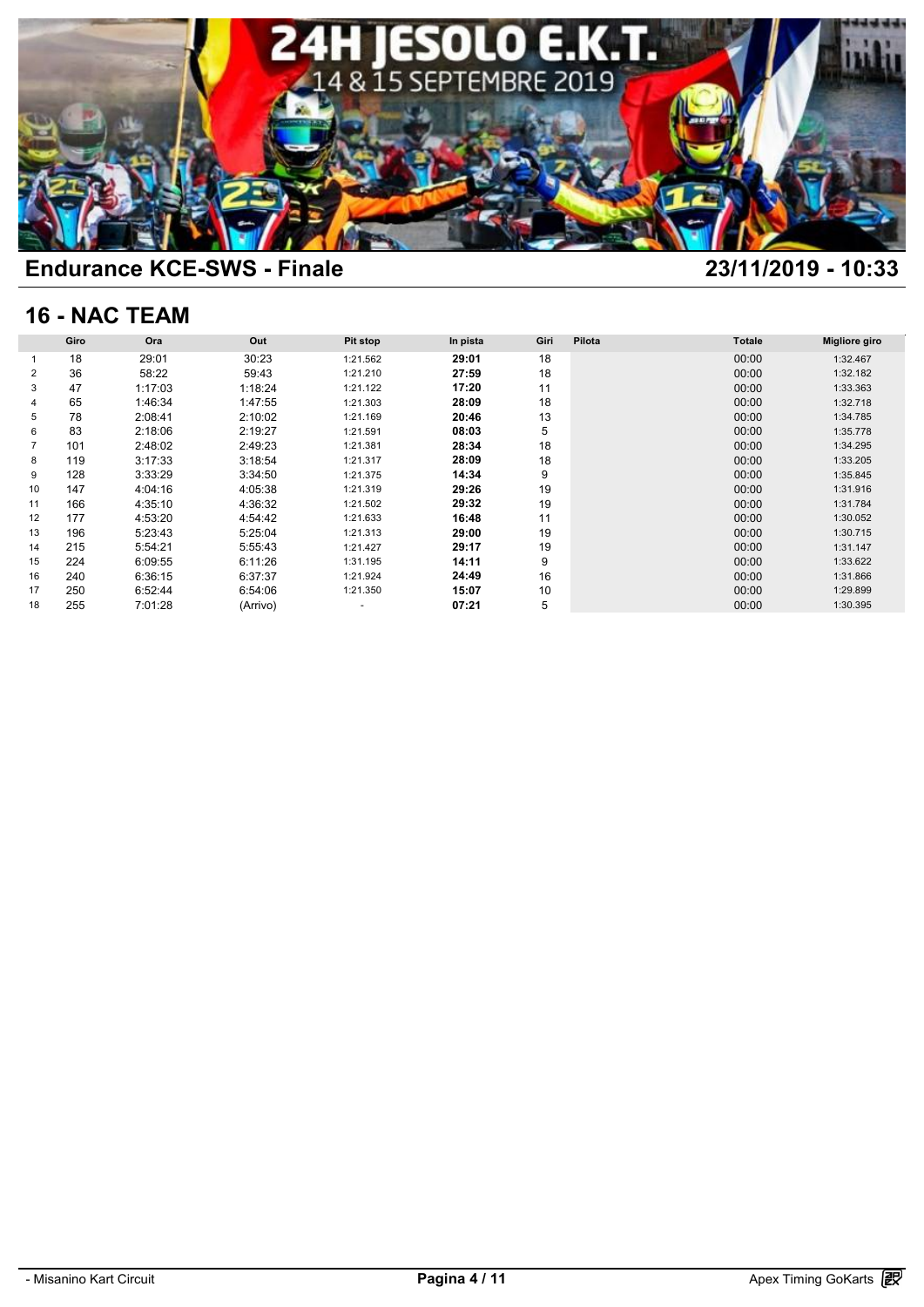

### **6 - DRGM**

| 6 - DRGM |      |         |          |                          |          |                |        |               |                      |  |  |
|----------|------|---------|----------|--------------------------|----------|----------------|--------|---------------|----------------------|--|--|
|          | Giro | Ora     | Out      | <b>Pit stop</b>          | In pista | Giri           | Pilota | <b>Totale</b> | <b>Migliore giro</b> |  |  |
|          | 16   | 26:14   | 27:35    | 1:20.837                 | 26:14    | 16             |        | 00:00         | 1:33.092             |  |  |
| 2        | 28   | 46:57   | 48:18    | 1:20.873                 | 19:22    | 12             |        | 00:00         | 1:35.612             |  |  |
| 3        | 46   | 1:16:30 | 1:17:50  | 1:20.607                 | 28:11    | 18             |        | 00:00         | 1:32.504             |  |  |
|          | 63   | 1:44:27 | 1:45:48  | 1:20.601                 | 26:36    | 17             |        | 00:00         | 1:33.077             |  |  |
| 5        | 74   | 2:04:03 | 2:05:24  | 1:20.746                 | 18:15    | 11             |        | 00:00         | 1:35.346             |  |  |
| 6        | 92   | 2:33:42 | 2:35:03  | 1:21.238                 | 28:17    | 18             |        | 00:00         | 1:33.060             |  |  |
| 7        | 109  | 3:01:46 | 3:03:06  | 1:20.765                 | 26:42    | 17             |        | 00:00         | 1:33.114             |  |  |
| 8        | 120  | 3:20:51 | 3:22:12  | 1:20.896                 | 17:45    | 11             |        | 00:00         | 1:35.549             |  |  |
| 9        | 139  | 3:52:12 | 3:53:33  | 1:21.369                 | 29:59    | 19             |        | 00:00         | 1:33.419             |  |  |
| 10       | 145  | 4:03:11 | 4:04:32  | 1:20.704                 | 09:37    | 6              |        | 00:00         | 1:34.875             |  |  |
| 11       | 163  | 4:32:39 | 4:34:01  | 1:21.068                 | 28:07    | 18             |        | 00:00         | 1:32.059             |  |  |
| 12       | 181  | 5:01:59 | 5:03:20  | 1:20.871                 | 27:58    | 18             |        | 00:00         | 1:31.085             |  |  |
| 13       | 198  | 5:29:32 | 5:30:53  | 1:20.768                 | 26:11    | 17             |        | 00:00         | 1:31.023             |  |  |
| 14       | 216  | 5:58:26 | 5:59:46  | 1:20.709                 | 27:32    | 18             |        | 00:00         | 1:30.197             |  |  |
| 15       | 231  | 6:22:51 | 6:24:11  | 1:20.907                 | 23:04    | 15             |        | 00:00         | 1:31.451             |  |  |
| 16       | 240  | 6:38:04 | 6:39:25  | 1:20.786                 | 13:52    | 9              |        | 00:00         | 1:30.936             |  |  |
| 17       | 247  | 6:50:15 | 6:51:35  | 1:20.602                 | 10:49    | $\overline{7}$ |        | 00:00         | 1:31.149             |  |  |
| 18       | 254  | 7:02:06 | (Arrivo) | $\overline{\phantom{a}}$ | 10:30    | $\overline{7}$ |        | 00:00         | 1:30.824             |  |  |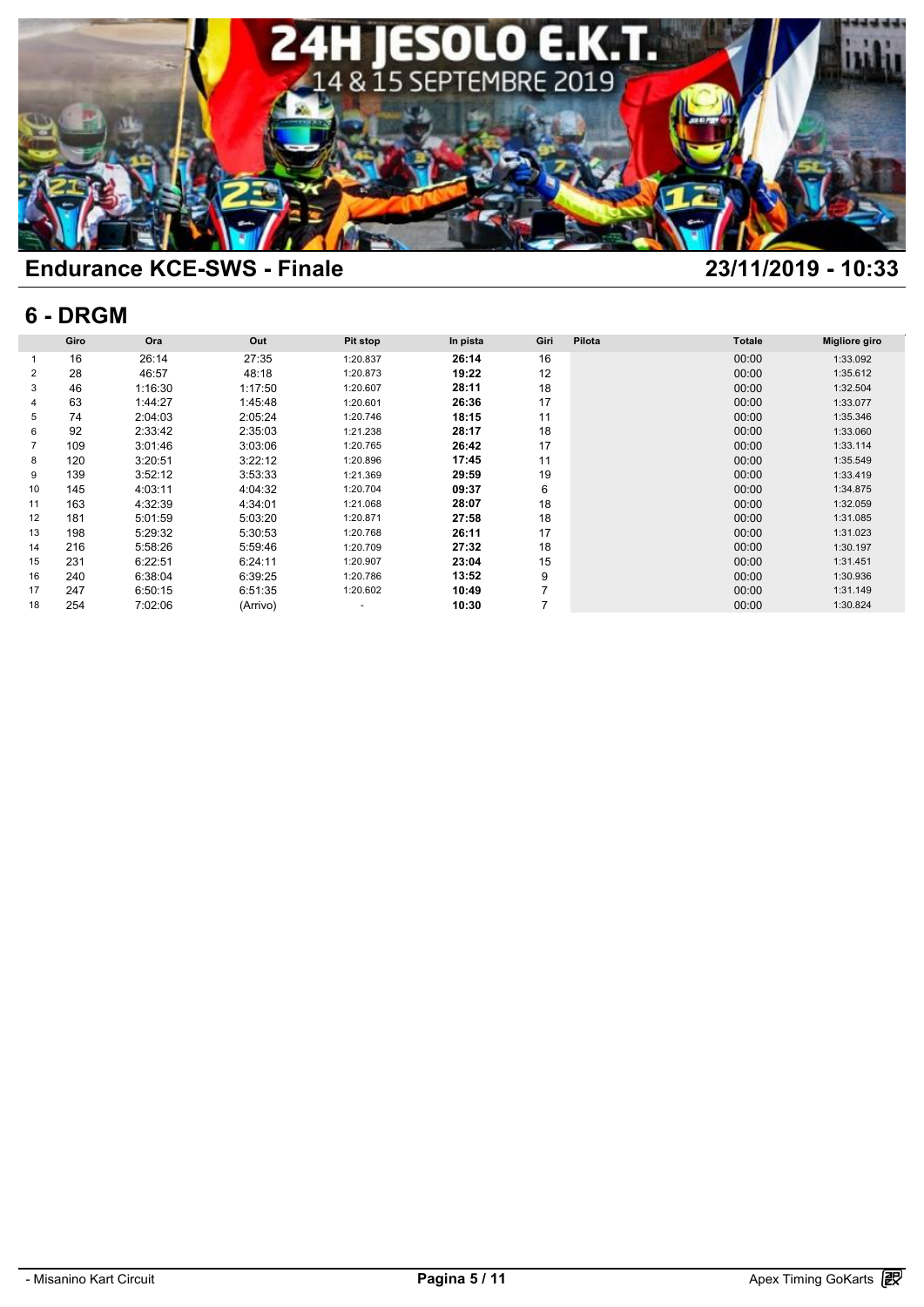

## **19 - NAC ACADEMY**

| <b>19 - NAC ACADEMY</b> |      |         |          |                          |          |                |        |               |                      |  |  |
|-------------------------|------|---------|----------|--------------------------|----------|----------------|--------|---------------|----------------------|--|--|
|                         | Giro | Ora     | Out      | <b>Pit stop</b>          | In pista | Giri           | Pilota | <b>Totale</b> | <b>Migliore giro</b> |  |  |
|                         | 13   | 21:32   | 22:54    | 1:22.185                 | 21:32    | 13             |        | 00:00         | 1:33.656             |  |  |
| 2                       | 31   | 51:33   | 52:54    | 1:21.487                 | 28:39    | 18             |        | 00:00         | 1:33.904             |  |  |
| 3                       | 48   | 1:19:54 | 1:21:16  | 1:21.851                 | 27:00    | 17             |        | 00:00         | 1:34.082             |  |  |
|                         | 67   | 1:50:58 | 1:52:19  | 1:21.548                 | 29:41    | 19             |        | 00:00         | 1:32.522             |  |  |
| 5                       | 77   | 2:08:17 | 2:09:38  | 1:21.252                 | 15:57    | 10             |        | 00:00         | 1:34.163             |  |  |
| 6                       | 95   | 2:38:36 | 2:39:58  | 1:21.493                 | 28:58    | 18             |        | 00:00         | 1:32.529             |  |  |
| 7                       | 105  | 2:56:11 | 2:57:33  | 1:21.138                 | 16:13    | 10             |        | 00:00         | 1:35.968             |  |  |
| 8                       | 124  | 3:26:56 | 3:28:17  | 1:21.166                 | 29:23    | 19             |        | 00:00         | 1:31.710             |  |  |
| 9                       | 142  | 3:56:24 | 3:57:46  | 1:21.627                 | 28:06    | 18             |        | 00:00         | 1:32.931             |  |  |
| 10                      | 160  | 4:26:04 | 4:27:28  | 1:23.930                 | 28:17    | 18             |        | 00:00         | 1:33.377             |  |  |
| 11                      | 178  | 4:55:22 | 4:56:43  | 1:21.559                 | 27:54    | 18             |        | 00:00         | 1:31.220             |  |  |
| 12                      | 194  | 5:21:58 | 5:23:19  | 1:21.376                 | 25:14    | 16             |        | 00:00         | 1:33.449             |  |  |
| 13                      | 205  | 5:40:31 | 5:41:53  | 1:21.646                 | 17:11    | 11             |        | 00:00         | 1:32.669             |  |  |
| 14                      | 219  | 6:03:42 | 6:05:04  | 1:21.512                 | 21:49    | 14             |        | 00:00         | 1:32.583             |  |  |
| 15                      | 229  | 6:20:31 | 6:21:52  | 1:21.461                 | 15:26    | 10             |        | 00:00         | 1:31.209             |  |  |
| 16                      | 240  | 6:39:00 | 6:40:21  | 1:20.836                 | 17:07    | 11             |        | 00:00         | 1:32.258             |  |  |
| 17                      | 247  | 6:51:18 | 6:52:40  | 1:21.466                 | 10:57    | $\overline{7}$ |        | 00:00         | 1:32.460             |  |  |
| 18                      | 253  | 7:01:43 | (Arrivo) | $\overline{\phantom{a}}$ | 09:02    | 6              |        | 00:00         | 1:32.221             |  |  |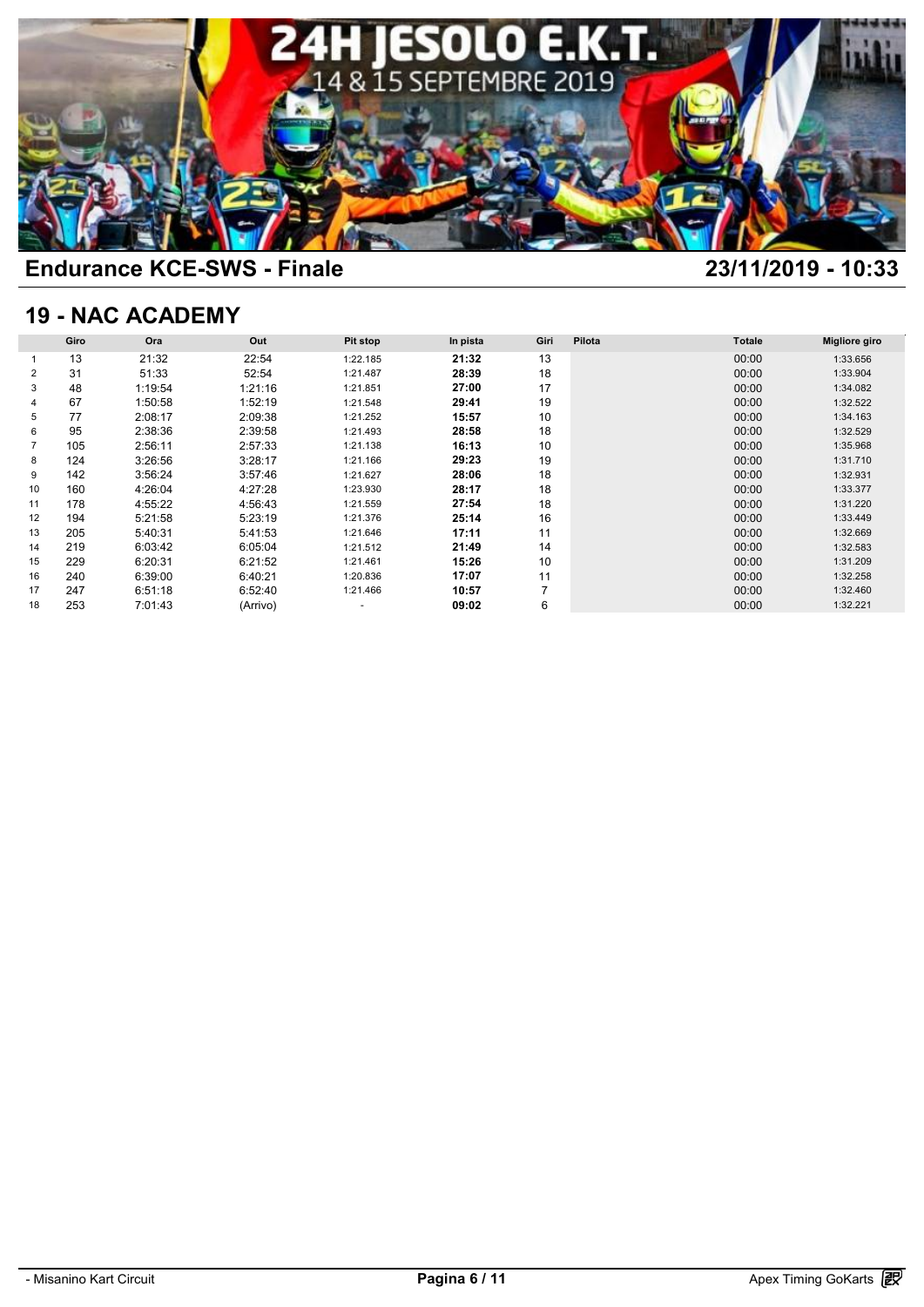

### **7 - WLF RT**

| 7 - WLF RT     |      |         |          |                          |          |      |        |               |                      |  |  |
|----------------|------|---------|----------|--------------------------|----------|------|--------|---------------|----------------------|--|--|
|                | Giro | Ora     | Out      | <b>Pit stop</b>          | In pista | Giri | Pilota | <b>Totale</b> | <b>Migliore giro</b> |  |  |
|                | 16   | 26:25   | 27:46    | 1:20.785                 | 26:25    | 16   |        | 00:00         | 1:34.325             |  |  |
| 2              | 33   | 54:59   | 56:19    | 1:20.839                 | 27:12    | 17   |        | 00:00         | 1:33.638             |  |  |
| 3              | 45   | 1:15:33 | 1:16:53  | 1:20.721                 | 19:13    | 12   |        | 00:00         | 1:35.174             |  |  |
|                | 46   | 1:18:34 | 1:19:55  | 1:21.097                 | 01:40    | 1    |        | 00:00         |                      |  |  |
| 5              | 64   | 1:48:43 | 1:50:04  | 1:21.208                 | 28:47    | 18   |        | 00:00         | 1:35.173             |  |  |
| 6              | 81   | 2:17:32 | 2:18:53  | 1:20.938                 | 27:27    | 17   |        | 00:00         | 1:35.377             |  |  |
| $\overline{7}$ | 92   | 2:36:30 | 2:37:51  | 1:21.167                 | 17:37    | 11   |        | 00:00         | 1:34.480             |  |  |
| 8              | 110  | 3:06:34 | 3:07:55  | 1:20.666                 | 28:43    | 18   |        | 00:00         | 1:33.924             |  |  |
| 9              | 127  | 3:35:07 | 3:36:31  | 1:24.037                 | 27:12    | 17   |        | 00:00         | 1:34.495             |  |  |
| 10             | 139  | 3:55:30 | 3:56:51  | 1:20.970                 | 18:59    | 12   |        | 00:00         | 1:33.723             |  |  |
| 11             | 156  | 4:23:58 | 4:25:19  | 1:21.406                 | 27:06    | 17   |        | 00:00         | 1:34.342             |  |  |
| 12             | 162  | 4:34:55 | 4:36:16  | 1:20.592                 | 09:35    | 6    |        | 00:00         | 1:34.723             |  |  |
| 13             | 180  | 5:04:20 | 5:05:43  | 1:22.434                 | 28:04    | 18   |        | 00:00         | 1:31.134             |  |  |
| 14             | 198  | 5:34:04 | 5:35:26  | 1:21.780                 | 28:21    | 18   |        | 00:00         | 1:33.254             |  |  |
| 15             | 215  | 6:02:07 | 6:03:28  | 1:20.727                 | 26:40    | 17   |        | 00:00         | 1:32.889             |  |  |
| 16             | 232  | 6:29:43 | 6:31:04  | 1:21.101                 | 26:14    | 17   |        | 00:00         | 1:31.287             |  |  |
| 17             | 243  | 6:48:11 | 6:49:32  | 1:20.843                 | 17:07    | 11   |        | 00:00         | 1:31.776             |  |  |
| 18             | 251  | 7:01:32 | (Arrivo) | $\overline{\phantom{a}}$ | 12:00    | 8    |        | 00:00         | 1:30.529             |  |  |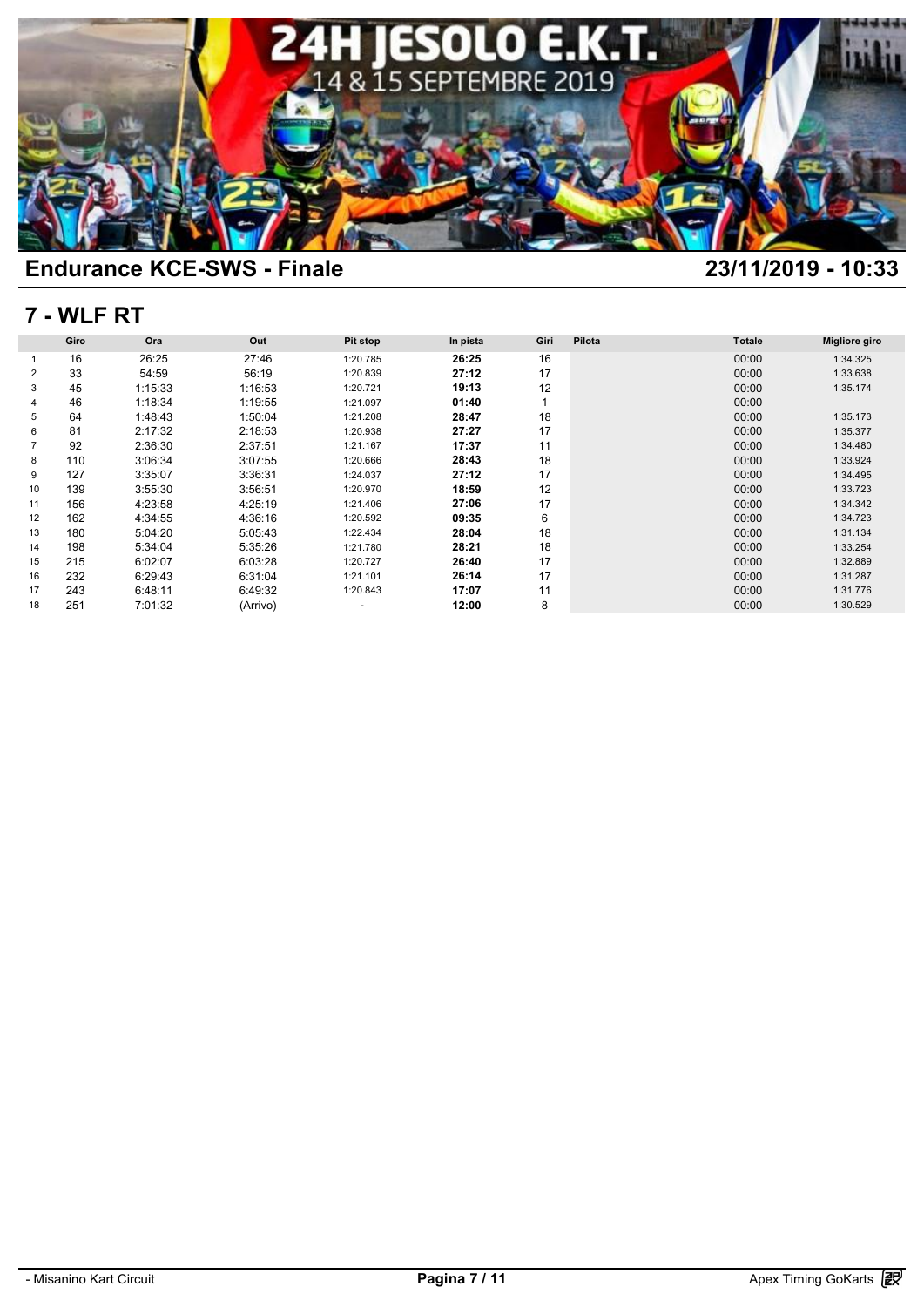

### **23 - GALVARACE**

| 23 - GALVARACE |      |         |          |                          |          |      |        |               |                      |  |  |
|----------------|------|---------|----------|--------------------------|----------|------|--------|---------------|----------------------|--|--|
|                | Giro | Ora     | Out      | Pit stop                 | In pista | Giri | Pilota | <b>Totale</b> | <b>Migliore giro</b> |  |  |
|                | 14   | 22:37   | 24:00    | 1:22.905                 | 22:37    | 14   |        | 00:00         | 1:31.630             |  |  |
| 2              | 31   | 50:43   | 52:07    | 1:23.698                 | 26:43    | 17   |        | 00:00         | 1:32.462             |  |  |
| 3              | 47   | 1:18:08 | 1:19:31  | 1:22.763                 | 26:01    | 16   |        | 00:00         | 1:34.959             |  |  |
| 4              | 62   | 1:43:41 | 1:45:05  | 1:23.675                 | 24:10    | 15   |        | 00:00         | 1:35.334             |  |  |
| 5              | 79   | 2:12:45 | 2:14:06  | 1:21.045                 | 27:39    | 17   |        | 00:00         | 1:35.461             |  |  |
| 6              | 97   | 2:42:13 | 2:43:35  | 1:22.407                 | 28:07    | 18   |        | 00:00         | 1:32.405             |  |  |
| $\overline{7}$ | 109  | 3:03:17 | 3:04:39  | 1:21.877                 | 19:41    | 12   |        | 00:00         | 1:35.936             |  |  |
| 8              | 122  | 3:26:27 | 3:27:59  | 1:32.272                 | 21:48    | 13   |        | 00:00         | 1:35.308             |  |  |
| 9              | 141  | 3:57:34 | 3:58:55  | 1:20.578                 | 29:35    | 19   |        | 00:00         | 1:31.715             |  |  |
| 10             | 158  | 4:25:22 | 4:26:43  | 1:21.324                 | 26:26    | 17   |        | 00:00         | 1:32.309             |  |  |
| 11             | 174  | 4:51:52 | 4:53:13  | 1:20.608                 | 25:09    | 16   |        | 00:00         | 1:32.547             |  |  |
| 12             | 189  | 5:17:05 | 5:18:28  | 1:23.920                 | 23:51    | 15   |        | 00:00         | 1:32.287             |  |  |
| 13             | 204  | 5:42:26 | 5:43:47  | 1:21.205                 | 23:57    | 15   |        | 00:00         | 1:33.938             |  |  |
| 14             | 219  | 6:06:51 | 6:08:13  | 1:21.471                 | 23:04    | 15   |        | 00:00         | 1:30.563             |  |  |
| 15             | 228  | 6:21:59 | 6:23:21  | 1:21.805                 | 13:46    | 9    |        | 00:00         | 1:30.810             |  |  |
| 16             | 237  | 6:37:55 | 6:39:17  | 1:21.286                 | 14:34    | 9    |        | 00:00         | 1:33.306             |  |  |
| 17             | 242  | 6:46:58 | 6:48:20  | 1:22.332                 | 07:41    | 5    |        | 00:00         | 1:31.019             |  |  |
| 18             | 251  | 7:02:07 | (Arrivo) | $\overline{\phantom{a}}$ | 13:47    | 9    |        | 00:00         | 1:32.122             |  |  |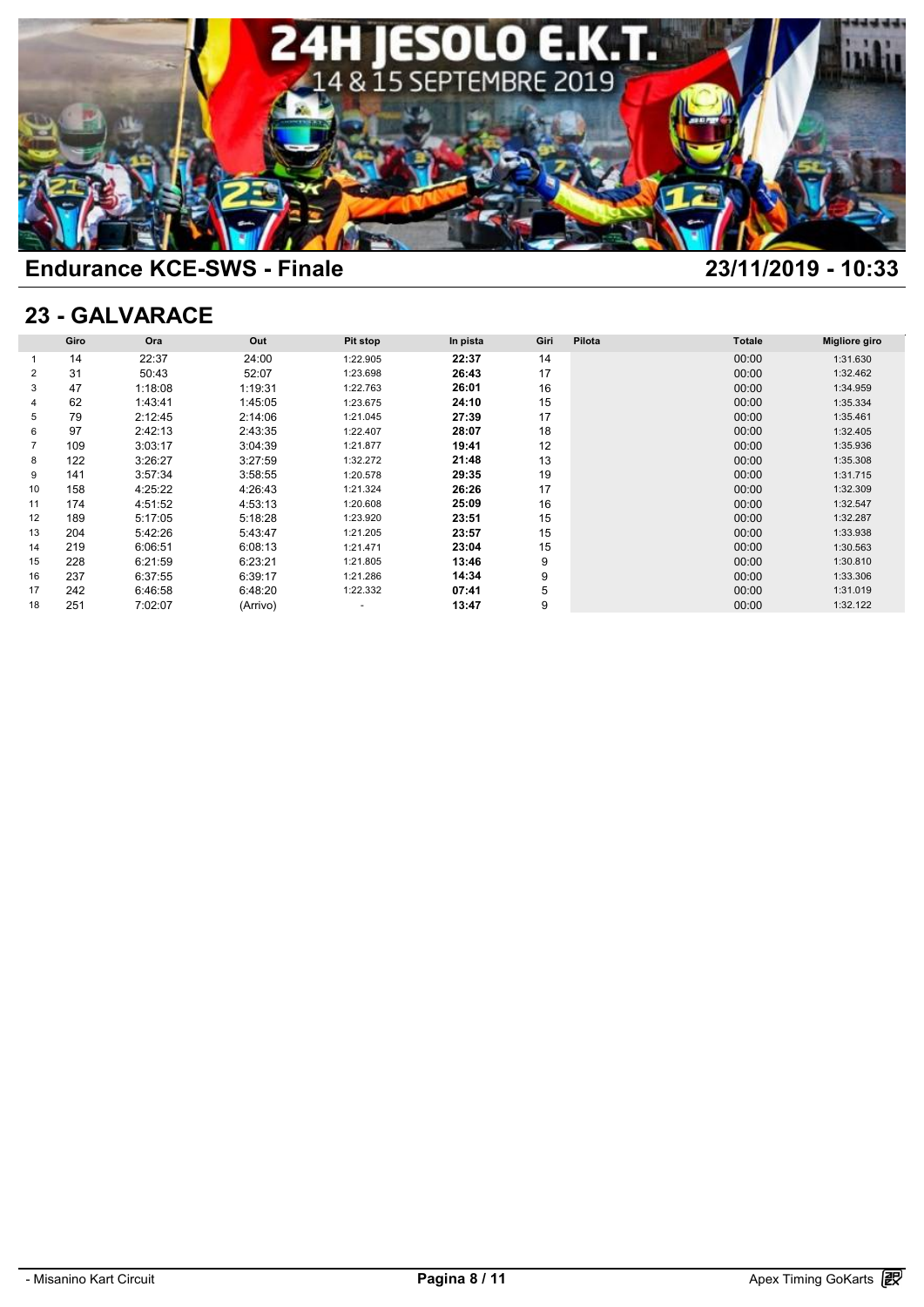

# **1 - TEAM KIOSKO**

| <b>1 - TEAM KIOSKO</b> |      |         |          |                          |          |                |        |               |                      |  |  |
|------------------------|------|---------|----------|--------------------------|----------|----------------|--------|---------------|----------------------|--|--|
|                        | Giro | Ora     | Out      | Pit stop                 | In pista | Giri           | Pilota | <b>Totale</b> | <b>Migliore giro</b> |  |  |
|                        | 18   | 28:48   | 30:08    | 1:19.941                 | 28:48    | 18             |        | 00:00         | 1:31.919             |  |  |
| 2                      | 36   | 58:28   | 59:59    | 1:31.472                 | 28:20    | 18             |        | 00:00         | 1:32.729             |  |  |
| 3                      | 50   | 1:22:49 | 1:24:10  | 1:21.162                 | 22:49    | 14             |        | 00:00         | 1:36.102             |  |  |
| 4                      | 65   | 1:48:17 | 1:49:38  | 1:21.059                 | 24:07    | 15             |        | 00:00         | 1:34.576             |  |  |
| 5                      | 72   | 2:01:15 | 2:02:35  | 1:20.629                 | 11:36    | 7              |        | 00:00         | 1:36.622             |  |  |
| 6                      | 83   | 2:20:39 | 2:22:01  | 1:21.280                 | 18:03    | 11             |        | 00:00         | 1:36.889             |  |  |
|                        | 91   | 2:35:13 | 2:36:45  | 1:31.341                 | 13:12    | 8              |        | 00:00         | 1:36.235             |  |  |
| 8                      | 98   | 2:48:16 | 2:49:37  | 1:21.341                 | 11:31    | 7              |        | 00:00         | 1:37.189             |  |  |
| 9                      | 102  | 2:56:25 | 2:57:46  | 1:20.592                 | 06:48    | 4              |        | 00:00         | 1:38.929             |  |  |
| 10                     | 109  | 3:09:21 | 3:10:41  | 1:20.140                 | 11:34    | $\overline{7}$ |        | 00:00         | 1:36.624             |  |  |
| 11                     | 127  | 3:39:09 | 3:40:30  | 1:20.969                 | 28:28    | 18             |        | 00:00         | 1:33.981             |  |  |
| 12                     | 145  | 4:09:35 | 4:10:56  | 1:21.309                 | 29:05    | 18             |        | 00:00         | 1:34.737             |  |  |
| 13                     | 163  | 4:39:39 | 4:41:00  | 1:20.979                 | 28:43    | 18             |        | 00:00         | 1:33.459             |  |  |
| 14                     | 182  | 5:10:59 | 5:12:20  | 1:20.542                 | 29:58    | 19             |        | 00:00         | 1:32.009             |  |  |
| 15                     | 193  | 5:29:44 | 5:31:05  | 1:20.664                 | 17:24    | 11             |        | 00:00         | 1:32.602             |  |  |
| 16                     | 212  | 6:00:31 | 6:01:52  | 1:20.562                 | 29:26    | 19             |        | 00:00         | 1:31.367             |  |  |
| 17                     | 231  | 6:31:25 | 6:32:46  | 1:20.363                 | 29:33    | 19             |        | 00:00         | 1:31.729             |  |  |
| 18                     | 250  | 7:01:08 | (Arrivo) | $\overline{\phantom{a}}$ | 28:22    | 19             |        | 00:00         | 1:28.983             |  |  |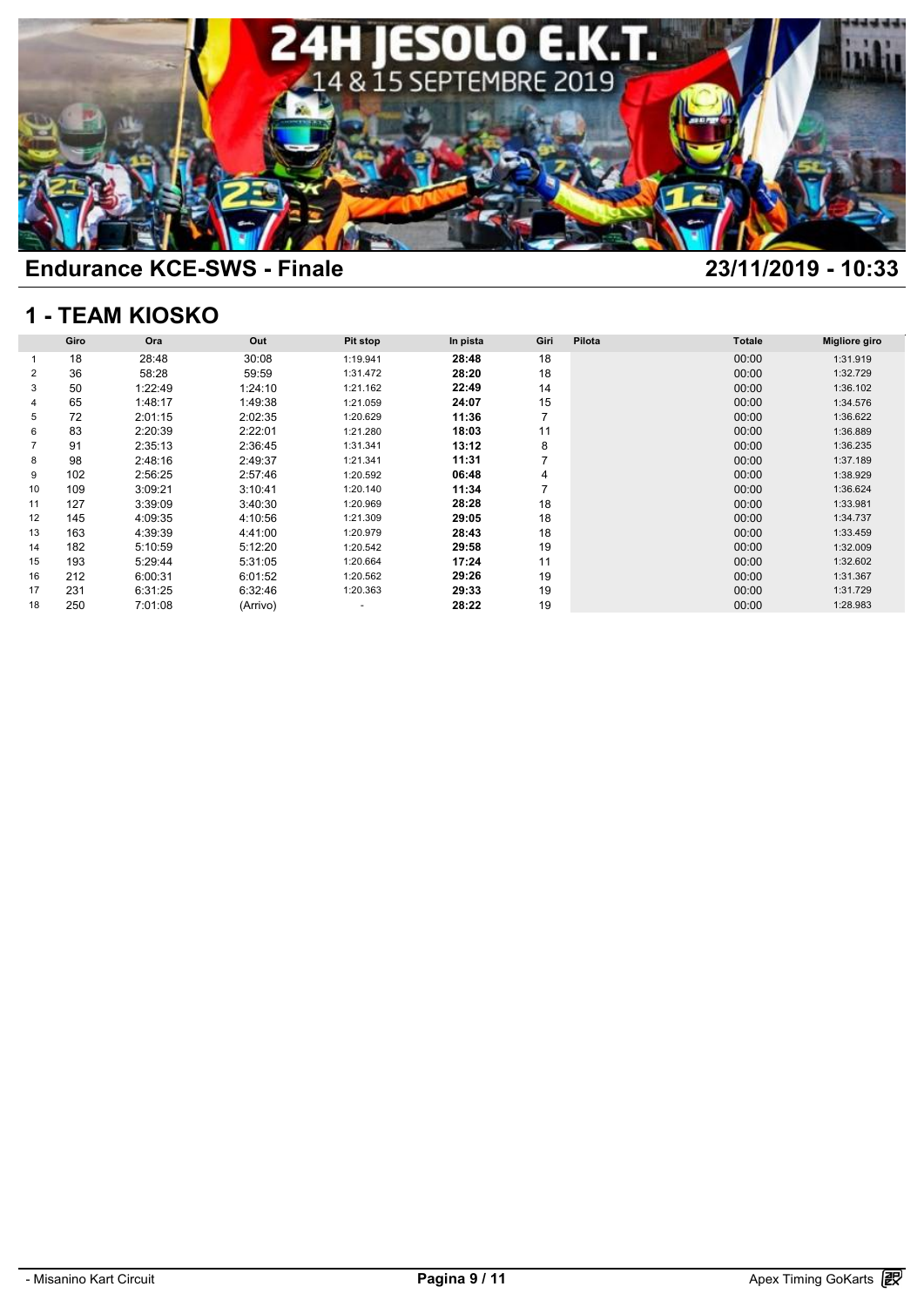

# **14 - TEAM COYOTE 1**

| <b>14 - TEAM COYOTE 1</b> |      |         |          |                          |          |      |        |               |                      |  |  |
|---------------------------|------|---------|----------|--------------------------|----------|------|--------|---------------|----------------------|--|--|
|                           | Giro | Ora     | Out      | <b>Pit stop</b>          | In pista | Giri | Pilota | <b>Totale</b> | <b>Migliore giro</b> |  |  |
|                           | 17   | 28:29   | 29:51    | 1:22.025                 | 28:29    | 17   |        | 00:00         | 1:34.645             |  |  |
| 2                         | 28   | 48:22   | 49:44    | 1:21.375                 | 18:30    | 11   |        | 00:00         | 1:38.604             |  |  |
| 3                         | 46   | 1:18:47 | 1:20:09  | 1:22.077                 | 29:03    | 18   |        | 00:00         | 1:35.427             |  |  |
|                           | 64   | 1:48:57 | 1:50:18  | 1:21.142                 | 28:48    | 18   |        | 00:00         | 1:35.001             |  |  |
| 5                         | 72   | 2:03:52 | 2:05:13  | 1:20.883                 | 13:33    | 8    |        | 00:00         | 1:39.425             |  |  |
| 6                         | 90   | 2:34:01 | 2:35:22  | 1:21.249                 | 28:47    | 18   |        | 00:00         | 1:33.566             |  |  |
| 7                         | 109  | 3:05:17 | 3:06:38  | 1:20.980                 | 29:55    | 19   |        | 00:00         | 1:33.400             |  |  |
| 8                         | 118  | 3:21:18 | 3:22:39  | 1:20.928                 | 14:40    | 9    |        | 00:00         | 1:36.287             |  |  |
| 9                         | 126  | 3:35:52 | 3:37:13  | 1:20.728                 | 13:12    | 8    |        | 00:00         | 1:36.752             |  |  |
| 10                        | 144  | 4:05:47 | 4:07:09  | 1:21.585                 | 28:34    | 18   |        | 00:00         | 1:33.461             |  |  |
| 11                        | 145  | 4:08:48 | 4:10:09  | 1:20.952                 | 01:39    |      |        | 00:00         |                      |  |  |
| 12                        | 146  | 4:11:46 | 4:13:07  | 1:21.107                 | 01:36    | 1    |        | 00:00         |                      |  |  |
| 13                        | 165  | 4:43:00 | 4:44:20  | 1:20.697                 | 29:52    | 19   |        | 00:00         | 1:32.563             |  |  |
| 14                        | 180  | 5:08:24 | 5:09:45  | 1:20.918                 | 24:03    | 15   |        | 00:00         | 1:34.946             |  |  |
| 15                        | 198  | 5:37:55 | 5:39:16  | 1:20.994                 | 28:09    | 18   |        | 00:00         | 1:32.503             |  |  |
| 16                        | 215  | 6:06:02 | 6:07:23  | 1:21.039                 | 26:46    | 17   |        | 00:00         | 1:32.543             |  |  |
| 17                        | 234  | 6:36:56 | 6:38:17  | 1:21.118                 | 29:32    | 19   |        | 00:00         | 1:31.988             |  |  |
| 18                        | 249  | 7:01:57 | (Arrivo) | $\overline{\phantom{a}}$ | 23:40    | 15   |        | 00:00         | 1:32.933             |  |  |